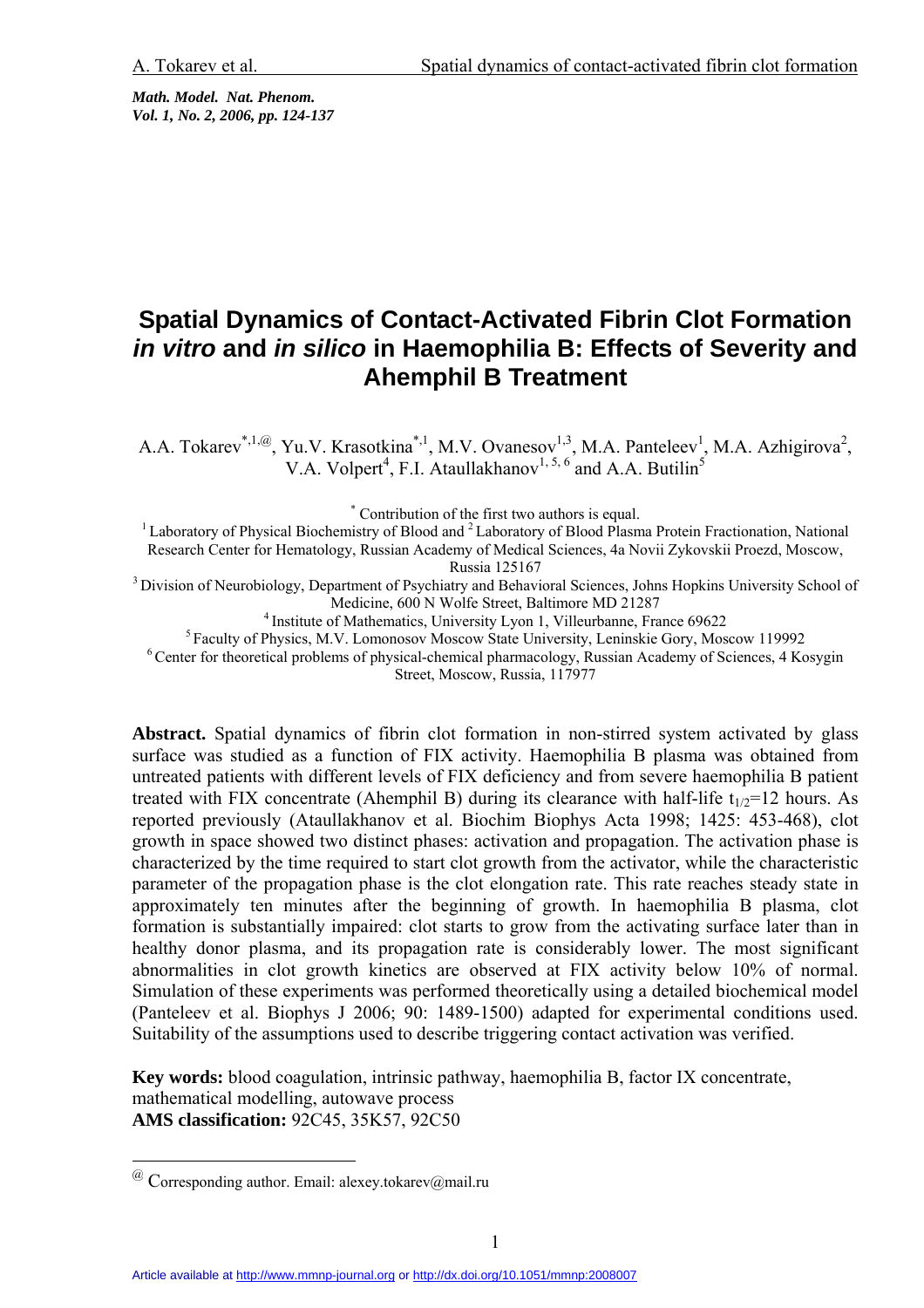## **1. Introduction**

Blood clotting system is a network of biochemical reactions designed to terminate bleeding after blood vessel wall injury. As a result of clotting system activation, polymeric fibrin clot is formed at the place of the vessel damage. Abnormalities of clotting system functioning are lethal: insufficient coagulation leads to bleeding and excessive one results in thrombosis. Complex structure of this system makes prediction of the changes of its behaviour under such abnormalities very difficult.

Clotting system is organized as a proteolytic enzymatic cascade: on each level a catalyst (active factor, see the caption to fig. 1 for nomenclature) of the next level becomes activated and then undergoes rapid inhibition. There are two pathways of clotting activation. Activation by the extrinsic pathway [1] begins when blood comes in contact with tissue factor (TF): this protein is expressed by the majority of cells except those normally being in contact with blood. TF binds with FVIIa, which circulates in tiny amounts (1% of total FVII), making FVIIa able to cleave FIX and FX to their activated forms. Intrinsic activation pathway [2] is initiated by the contact of blood with any 'foreign' material (e.g., splinter, laboratory glassware, inner surface of extracorporeal device). Upon adsorption on this surface, FXII becomes activated due to conformational changes and then stimulates its own formation both autocatalytically and by activating prekallikrein to kallikrein: kallikrein activates its cofactor high molecular weight kininogen (HK) and FXII. Generated FXIIa activates FXI, FXIa activates FIX, and FIXa activates FX. It is thought [2] that FXIIa, kallikrein and FXIa activity is localized on the glass surface possibly because of their relative protection in surface-bound complexes with HK and HKa from inhibition.



Figure 1. Kinetic scheme of blood clotting system. Roman numerals denote non-activated clotting proteins traditionally called "coagulation factors", roman numerals with "a" index denote activated factors. Tenase and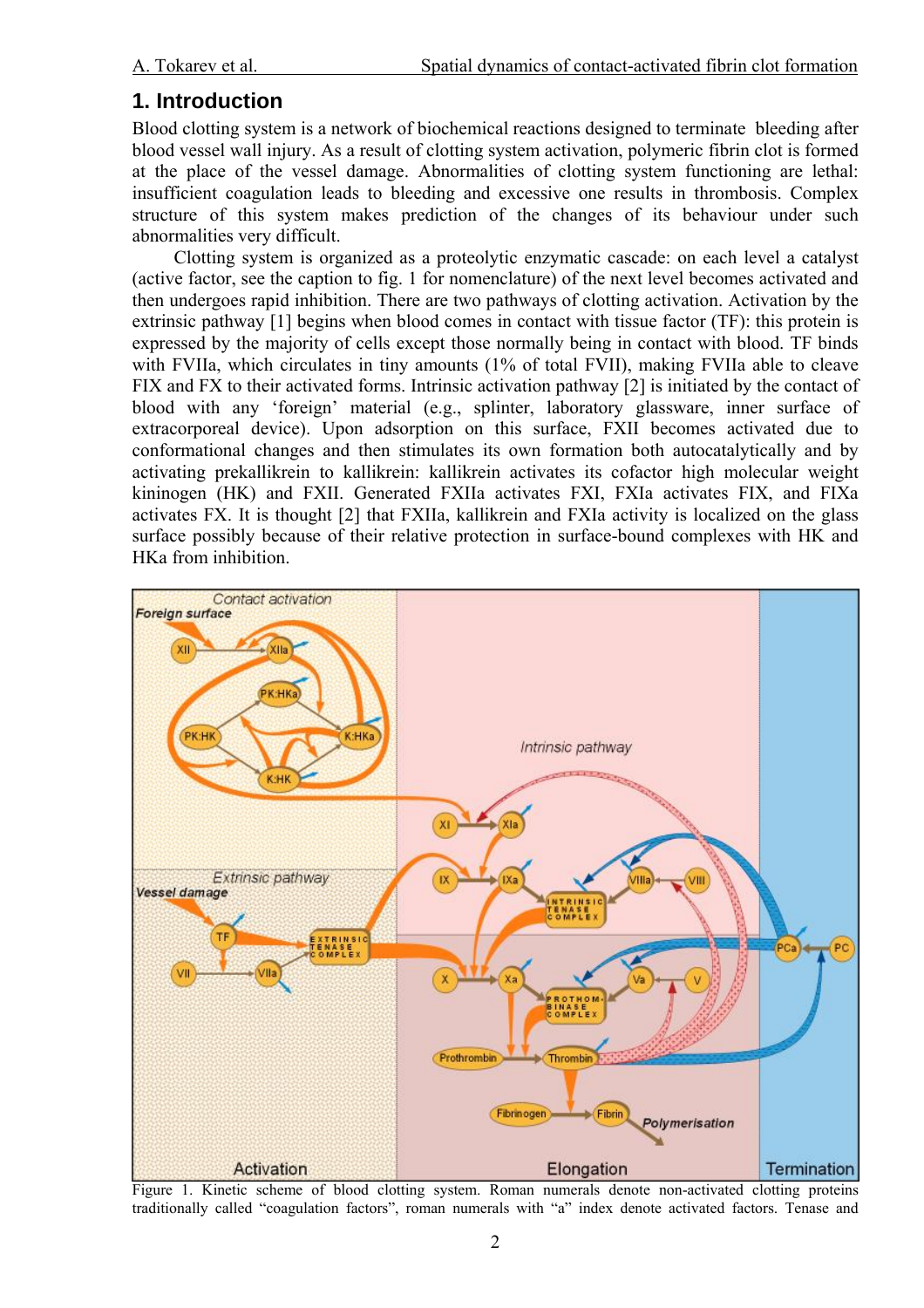prothrombinase complexes are denoted by rectangles. For prothrombin, thrombin, fibrinogen and fibrin their commonly used names are given instead of II, IIa, I and Ia, respectively. TF is tissue factor. In contact activation system, PK is prekallikrein, K is kallikrein, HK is high molecular weight kininogen. Straight brown arrows indicate enzymatic reactions, for which catalyst is indicated by thick red arrow. Catalytic positive feedback loops are "+" indicated, negative feedback loop is "-"-indicated. Plasma stoichiometric inhibitors' action is indicated by short blue arrows.

Both pathways unite at the activation of FX to FXa (fig. 1). FXa cleaves prothrombin to thrombin, the major protein of the system. In addition to cleavage of fibrinogen to fibrin, thrombin controls at least three positive feedback loops via activation of cascade components (FV, FVIII and FXI) located above it in the cascade. Two of these loops lead to the activation of cofactors FVa and FVIIIa thereby increasing FXa and FIXa activities by  $10^4$ - $10^5$  times via prothrombinase and extrinsic tenase complexes formation. Therefore, upon the initial activation, thrombin concentration increases in a dramatically non-linear manner and, in short time, the whole plasma becomes rapidly triggered from liquid to "solid" (clotted) state due to total conversion of fibrinogen to rapidly polymerizing fibrin (fig. 2A). This scenario takes place in standard laboratory tests, when the activator is distributed throughout the domain (stirred system).



Figure 2. Simulated clotting kinetics in stirred (A) and non-stirred (B-D) normal plasma. (A): thrombin(t) and Fn(t); triggering to clotted state occur upon about 50% Fg conversion to Fn. Non-stirred system: (B) thrombin(x,t) and (C)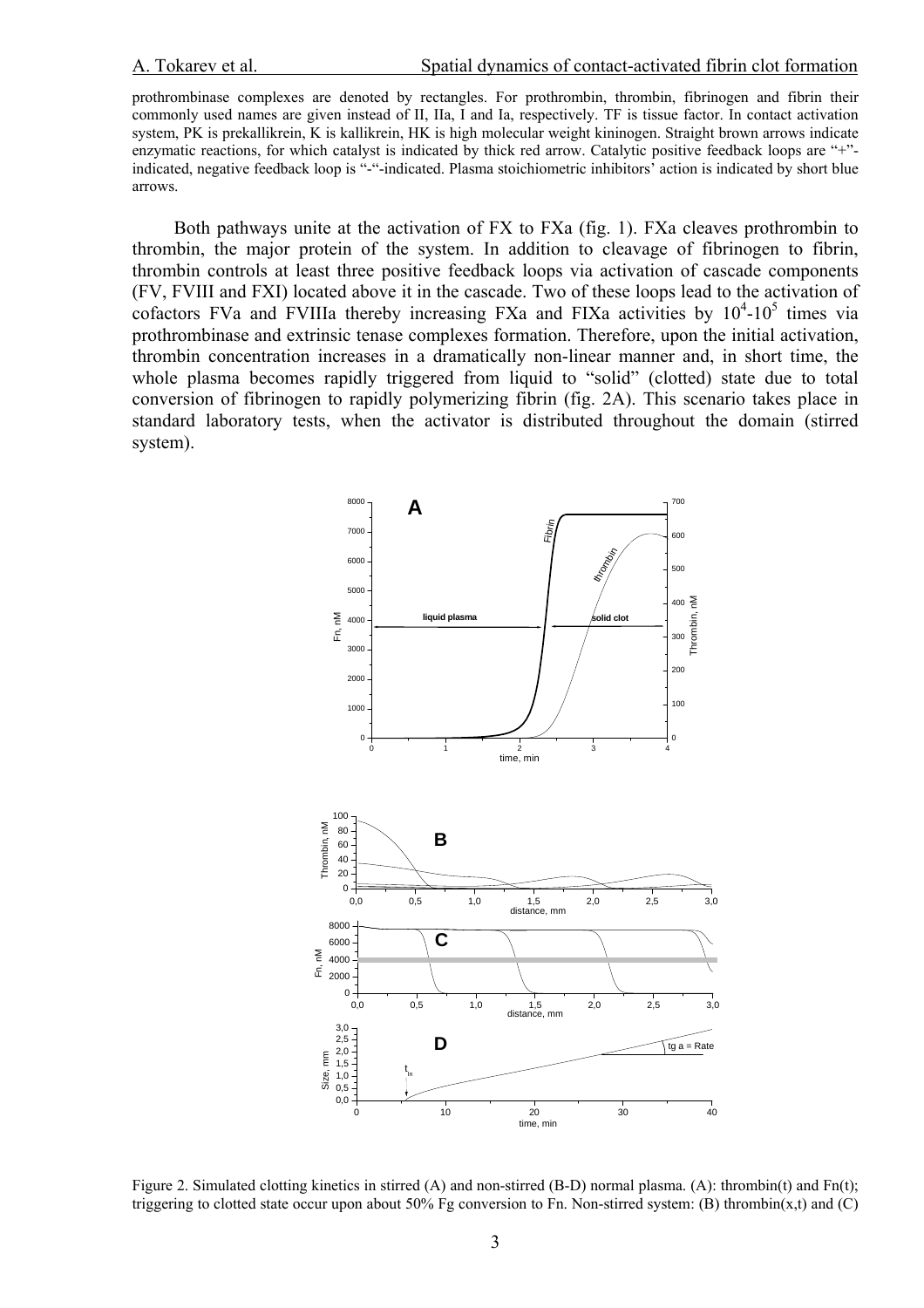$Fn(x,t)$  concentration profiles at times (from left to right) 10, 20, 30, 40 and 50 min; on (C), grey bar corresponding to the half of initial fibrinogen concentration is shown. (D): size(t) curve calculated as the bar length from zero to  $Fn(x, t)$  curve  $(C)$  at a given time. Simulation (see model description for details) instead of experimental results is presented to illustrate thrombin wave propagation in space. For experiment, see figures 3-6.

*In vivo*, the clot starts to grow from the site of the vessel wall injury expanding from it into the vascular lumen. Activator (the extrinsic tenase complex composed of transmembrane protein TF and FVIIa) is localized on the damaged vessel wall and it cannot be transported into the bulk, while FIXa and Xa (produced by the extrinsic tenase) can diffuse from the wall. Far from the wall, thrombin activated by FXa cleaves FXI to FXIa thereby starting clotting cascade in this local region via the intrinsic pathway. Thus, the auto-activation of clotting that exists in the bulk of plasma allows clotting to propagate in space in a self-sustaining manner. Fig. 2B and C demonstrate simulated thrombin and fibrin concentration profiles obtained with the complex mathematical model [3] describing the above mentioned reactions.

Our recent studies in recalcified and non-recalcified plasma [4,5] indicated that the spatial aspects of coagulation should be analyzed in spatially non-uniform experimental systems (i.e., without stirring). It is shown that clotting under these experimental conditions is sensitive to congenital deficiencies of FVIII, FIX [6,7] and FXI [3,8], that are associated with abnormal clotting commonly referred as haemophilias A, B and C, respectively. Extremely low concentrations of FVIII, FIX and, to a lesser extent, FXI have been shown to disrupt clot propagation in space.

In this study we examined spatial aspects of blood clotting in haemophilia B both experimentally and theoretically. Experimental investigation was performed in plasma of healthy donors, patients with different FIX clotting activity and patients with severe FIX deficiency ([FIX]<1%) during the infused FIX concentrate clearance and before treatment. For simulations, a detailed quantitative mathematical model of coagulation [3] adapted for the experimental setting was used.

## **2. Materials and methods of experimental investigation**

**Preparation of plasma.** Healthy donor blood collected into 3.8% sodium citrate (pH 7.4) was centrifuged first at 2400 *g* for 15 min and then at 10000 *g* for 5 min to sediment blood cells. The obtained platelet-free plasma was lactate-treated to stabilize its pH at 7.2–7.6 as described [9]. Subsequently, plasma was supplemented with 10  $\mu$ M sodium azide and kept at 37°C for 16–18 h to inhibit the coagulation factors activated during blood collection. Immediately before the assay, plasma was recalcified with 20 µl of 1 M CaCl<sub>2</sub> per 1 ml. Pooled plasma samples, each prepared from plasmas of three healthy donors, were used in experiments as normal controls. The same procedure was used to isolate and process patient plasma. A total of 12 patients were studied. Factor IX activity was determined by one-stage activated partial thromboplastin time (APTT) assay using a KC4 instrument (Amelung, Germany) and APTT kits from either Renam (Moscow, Russia) or Sigma (USA). Factor IX-deficient plasma (Sigma) was used as a negative standard. The FIX level was less than 1% in eight patients, equal to 1.8% in one patient, 2.8% in two patients, and 5.5% in one patient.

**Recording of the spatial clot growth.** The spatial dynamics of clot formation was studied in a special polystyrene chamber as described in details elsewhere [5-7]. One wall of the chamber was made from glass serving as activator of coagulation. The chamber was thermoregulated at 37°C and illuminated from below with red-light emitting diodes. Clot growth was monitored by capturing pictures of the light scattering from a  $9 \times 6.5$ -mm area with a digital CCD camera (Electrim Corp., USA). The first frame recorded immediately after filling the chamber with plasma was considered to be a background signal, which was later subtracted from all other frames.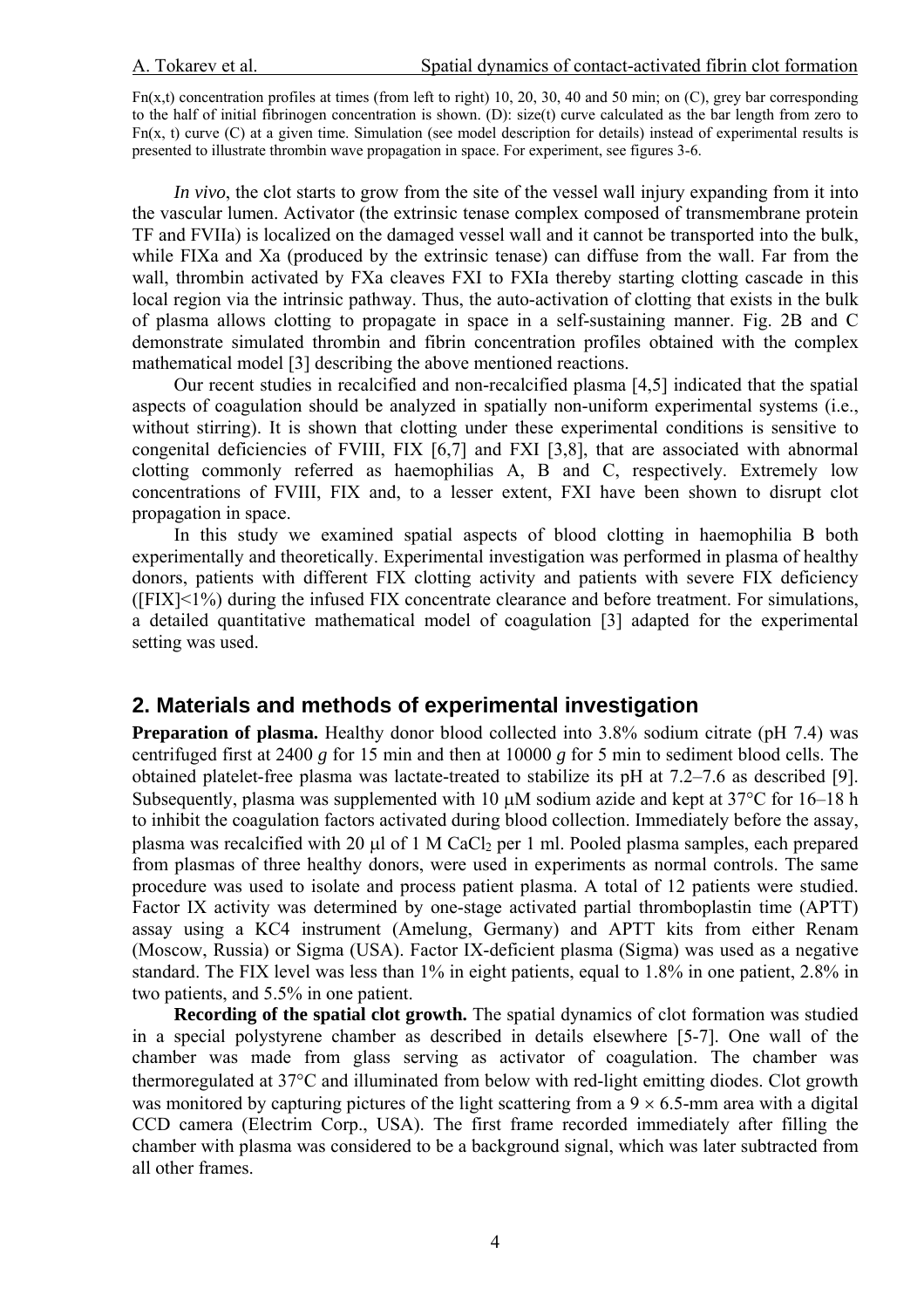**Characterizing of the spatial clot growth kinetics.** To quantitatively characterize the spatial clotting process we calculated the size of the clot as a function of time from the light scattering profiles. We assumed that the clot size at a given time,  $Size(t)$ , was equal to the distance from the activator to the point where fibrin concentration (proportional to the light scattering intensity [8]) declined to 50% of the plateau value (fig. 2 С-D). Due to the initial absence of fibrin in the system, Size(t) graph always has a lag-phase where clot size equals to zero (which is approximately the time required for the half-conversion of fibrinogen to fibrin near the activator) and a propagation phase where the clot size monotonically increases with time (fig. 2D). The duration of the lag-phase is the time of clotting initiation  $(t<sub>In</sub>)$ , the slope of Size(t) curve is the rate of clot propagation. In all experiments conducted, this rate became constant in some ten minutes after the clot size exceeded zero (fig. 8 A, B). We calculated this steady, activator-distanced, rate on the last ten minutes (t=50..60 min) linear segment of Size(t) curve.

**Changes in the spatial dynamics of clot growth after factor IX concentrate treatment.** Effects of a single factor IX concentrate infusion on the FIX coagulation activity in plasma and the spatial dynamics of clot growth were studied over a period of 30 h in five patients with severe haemophilia B ( $[FIN] < 1\%$ ). The factor IX concentrate was a domestic product Ahemphil B [10] developed by the National Center for Hematology (Russian Academy of Medical Sciences). Ahemphil B has passed clinical trials and was approved for routine use in management of haemophilia B. Patients were administered with Ahemphil B at a dose of 200 IU/kg in the absence of bleeding episodes and no earlier than 7–10 days after the previous administration (against an undistorted background). Blood samples were withdrawn before and in 15 min, 30 min, 1 h, 3, 6, 9, 12, 24, and 30 h after Ahemphil B administration.

## **3. Mathematical simulation of blood clotting**

The mathematical model used in this study was a modification of a previously published one [3], which described clotting activated by both extrinsic and intrinsic pathways in homogeneous and spatial-distributed conditions and was verified by extensive comparison of the simulation results with experiments. It consisted (in the homogeneous case) of 27 ordinary differential equations (ODEs)

$$
\frac{dc_i}{dt} = W_i(\overline{c})\tag{3.1},
$$

where  $\bar{c}$  was a vector of all clotting factors, their inhibitors and platelets concentrations,  $\bar{W}$  was a vector of their total conversion rates. In the spatial case, diffusion terms were added to 24 equations in the bulk of plasma:

$$
\frac{\partial c_i}{\partial t} = D_i \frac{\partial^2 c_i}{\partial x^2} + W_i(\overline{c})
$$
\n(3.2),

where  $\overline{D}$  was a vector of diffusion coefficients. The rest 3 ODEs described reactions on the activating via the extrinsic pathway surface:

$$
\frac{d\sigma_i}{dt} = w_i \left( \overline{\sigma}, \overline{c}_{|x=0} \right)
$$
\n(3.3)

where  $\bar{\sigma}$  was a vector of TF, TF-FVIIa and TF-FVII complexes surface densities,  $w_i$  was a total rate of  $\sigma_i$  conversion. Coupling of bulk PDEs (3.2) with surface ODEs (3.3) was introduced by means of 8 non-zero Neumann boundary conditions conveyed the equality of the surface reaction rate  $\widetilde{w}_i$  and the corresponded flux of bulk reagent or product through this surface:

$$
-D_i \frac{\partial c_i}{\partial x}\big|_{x=0} = \widetilde{w}_i \big( \overline{\sigma}, \overline{c}_{|x=0} \big)
$$
 (3.4)

The full set of equations is available online in the supplement materials for the paper [3] at *http://www.biophysj.org/cgi/content/full/biophysj.105.069062/DC1*

Activation solely from glass in our experimental system denotes switched-off extrinsic pathway. Our experimental set-up had two distinct sources of intrinsic pathway activation: one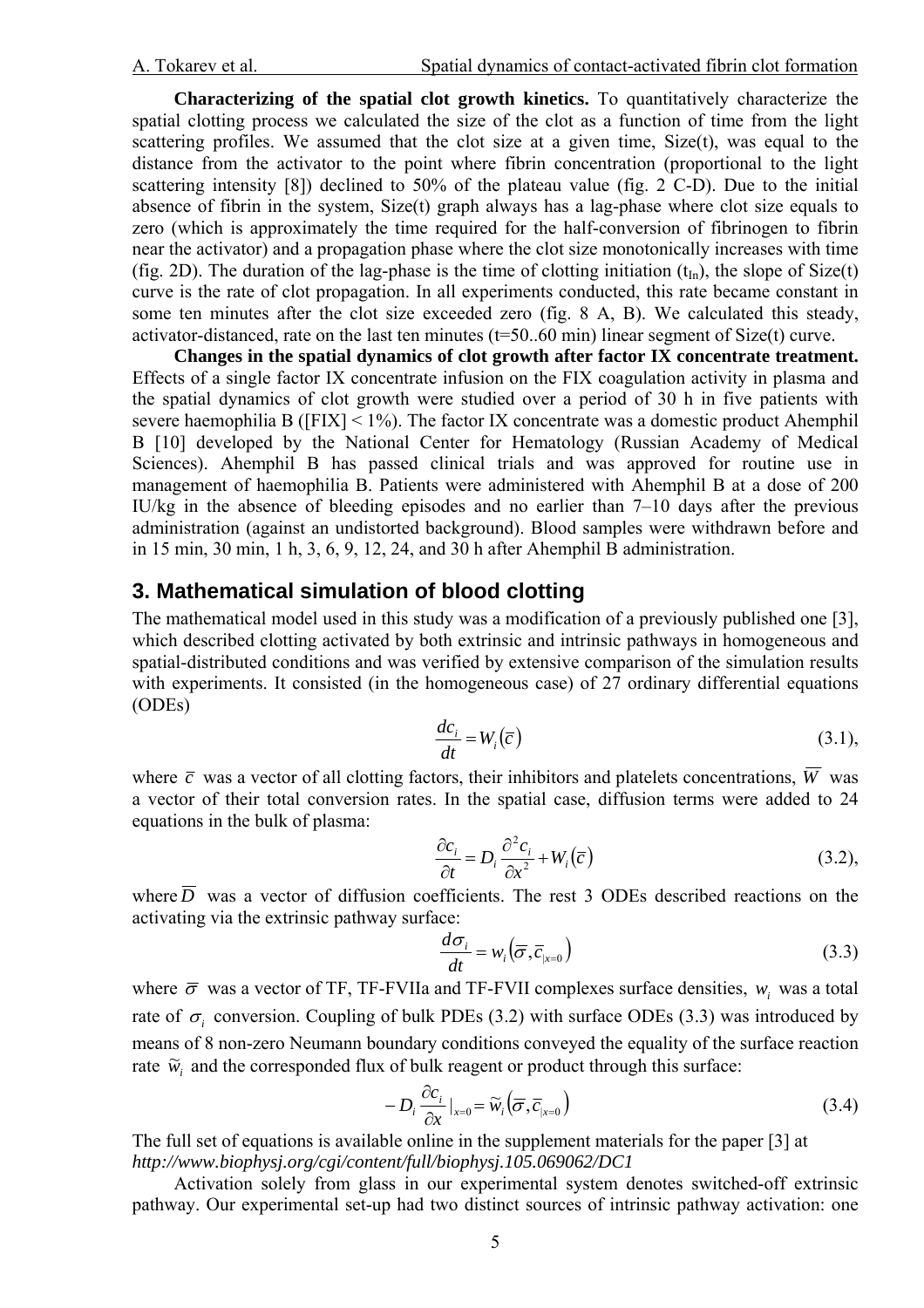from glass activator surface and another one from the polystyrene dish surface. The latter was described in [3] assuming constant surface-bounded FXIa density throughout the domain, which gave

$$
W_{IX} = -k_{9,V} \cdot [IX] - \dots
$$
 (3.5a)

$$
W_{IXa} = k_{9,V} \cdot [IX] + \dots \tag{3.5b}
$$

where  $k_{9,V}$  was a first-order kinetic constant with dimensionality of  $1/\text{min}$ . Dots in (3.5) are used to denote non written out terms describing activation of FIX to FIXa by not-bounded to the surface FXIa and inhibition of FIXa.

To describe activation from glass, we replaced the block of extrinsic pathway reactions  $(3.3),(3.4)$  by 2 boundary conditions

$$
-D_{IX}\frac{\partial}{\partial x}\big[IX\big]_{x=0} = -k_{9,S}\cdot\big[IX\big]_{x=0}
$$
\n(3.6a)

$$
-D_{IXa}\frac{\partial}{\partial x}\big[IXa\big]_{x=0} = k_{9,S} \cdot \big[IX\big]_{x=0}
$$
\n(3.6b)

In  $(3.6)$  k<sub>9,S</sub> is a first-order surface kinetic constant with dimensionality of mm/min. Potency of the contact activation is unique for every surface, and thus we had to estimate kinetic constants both for glass (k<sub>9,S</sub>) and polystyrene (k<sub>9,V</sub>) surfaces. All other constants in the model [3] were from experimental reports, and no adjustment was done.

#### **4. Results**

**4.1. Clot shoots up with constant rate in healthy donor plasma.** Contact activation of plasma by glass led to the formation of a dense fibrin clot that scattered more light than the liquid plasma [4]. An example of a sequence of images of a growing clot is shown on fig. 3. The light scattering intensity profiles were obtained along the straight line marked as (A) in the last image. Figure 4A shows the corresponding family of light scattering profiles at shorter (2 minutes) time intervals.

In all normal plasma samples, fibrin reached substantial concentration near the activator in 5-10 minutes after the plasma had been brought in contact with the activator. After this, the clot began to expand farther from the activator into the bulk of plasma. The shape of the growing clot resembled a "step" function: a plateau (maximal intensity of light scattering) in the area adjacent to the activator and an abrupt drop in the scattering at the clot–liquid plasma interface (fig 4A). This shape and rate of clot propagation remained constant throughout the experiment if no spontaneous clots formed in the bulk of plasma.

Formation of spontaneous clots is a typical feature for healthy donor plasma [4]. Their formation did not depend on the presence of the activator. They arose randomly, at any point of the chamber, in some 15-25 min after the activator-induced clot growth started. On fig. 3 clot near the activator can be seen starting with the third image, and spontaneous clot – starting with the sixth image. If a spontaneous clot formed on the way of the clot growing from the activator, the two clots fused (last 3 images on fig. 3). Light scattering profiles for this case are shown on fig. 4B.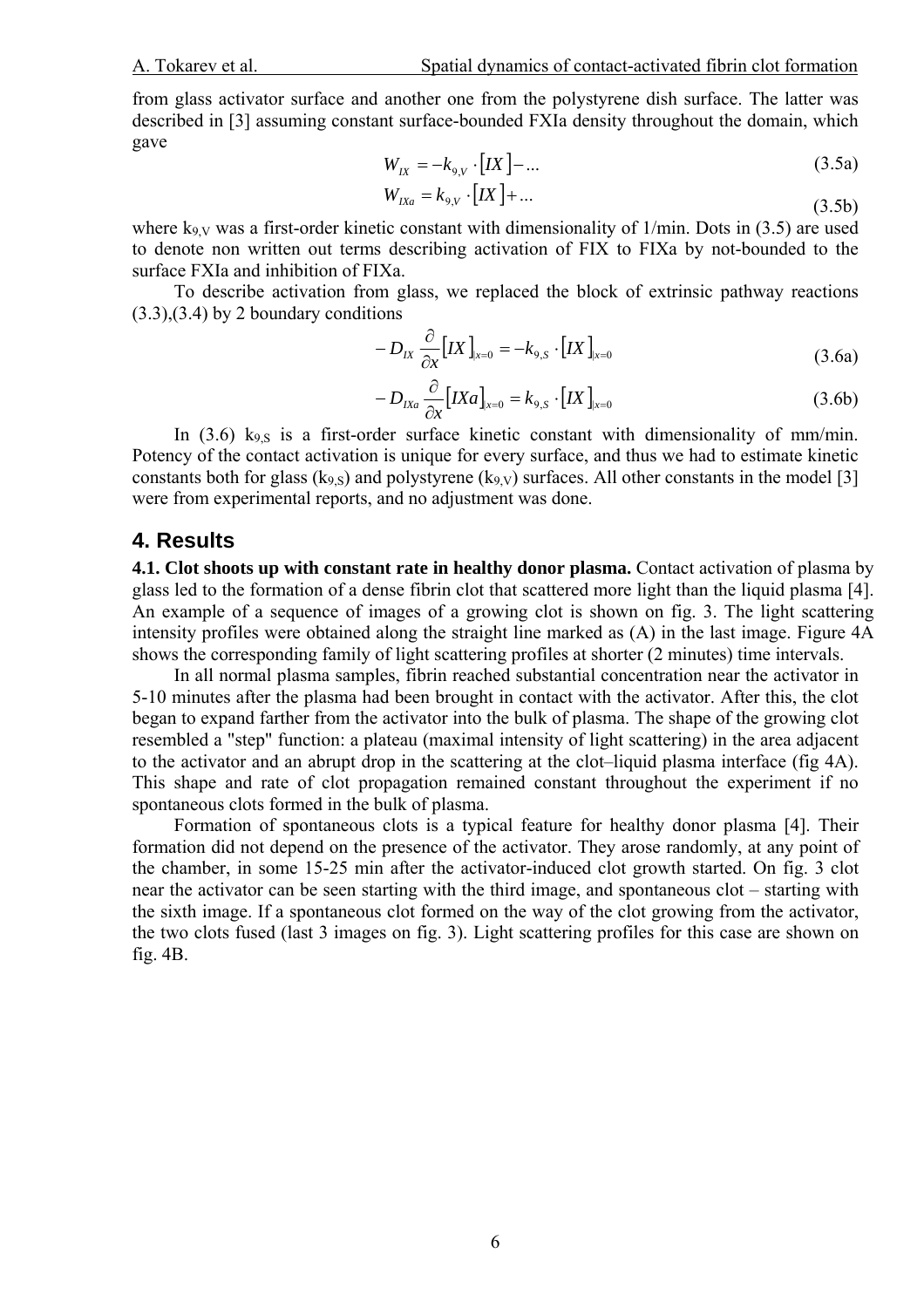

Figure 3. Spatial dynamics of clot growth in healthy donor plasma activated by contact with the glass surface (leftmost vertical line in each frame). In images, clot is light, and liquid plasma is dark. The first frame was taken 2 min after the recalcification, the subsequent at 4 min intervals. The last frame corresponds to 46 min after recalcification. The light scattering intensity profiles on fig.4 A and B were obtained along the straight lines indicated on the last frame.

**4.2. Clot formation is substantially reduced in haemophilia B plasma.** In the plasma of patients with severe haemophilia B (FIX activity  $\lt 1\%$ ) spatial clot formation was heavily impaired (fig. 5A). The clot started to grow from the activating surface later than in healthy donor plasma and its propagation rate was considerably lower (empty markers in fig. 8A and B). The light scattering profiles, in contrast to normal plasma, rapidly declined without a plateau with the increase of distance from the activator. Throughout the experiment (1 h), the patient plasma remained free of spontaneous clots.

The effect of FIX activity can be studied by comparing clotting in plasma of patients with haemophilia B having different severity of FIX deficiency (fig. 5 A-D) and/or clotting in plasma of patient treated with FIX concentrate before administration and during its two-day clearance from blood (fig. 6 A-D). As figure 5 shows, the more FIX clotting activity was, the more light scattering profiles (fig. 5) resembled those in normal plasma (fig. 4A). The corresponding kinetics of clot growth also tended to become normal with the increase of FIX activity (fig. 8A). Similarly, profiles distorted by severe haemophilia B (fig. 6A) were nearly normal just after Ahemphil B administration (compare fig. 6B with fig. 4A). During subsequent clearance of Ahemphil B (this pharmacokinetics is shown on fig. 7) spatial clot growth became more and more distorted (fig 6. B-D). Corresponding spatial clot growth kinetics finally returned to its original (before treatment) form (fig. 8B).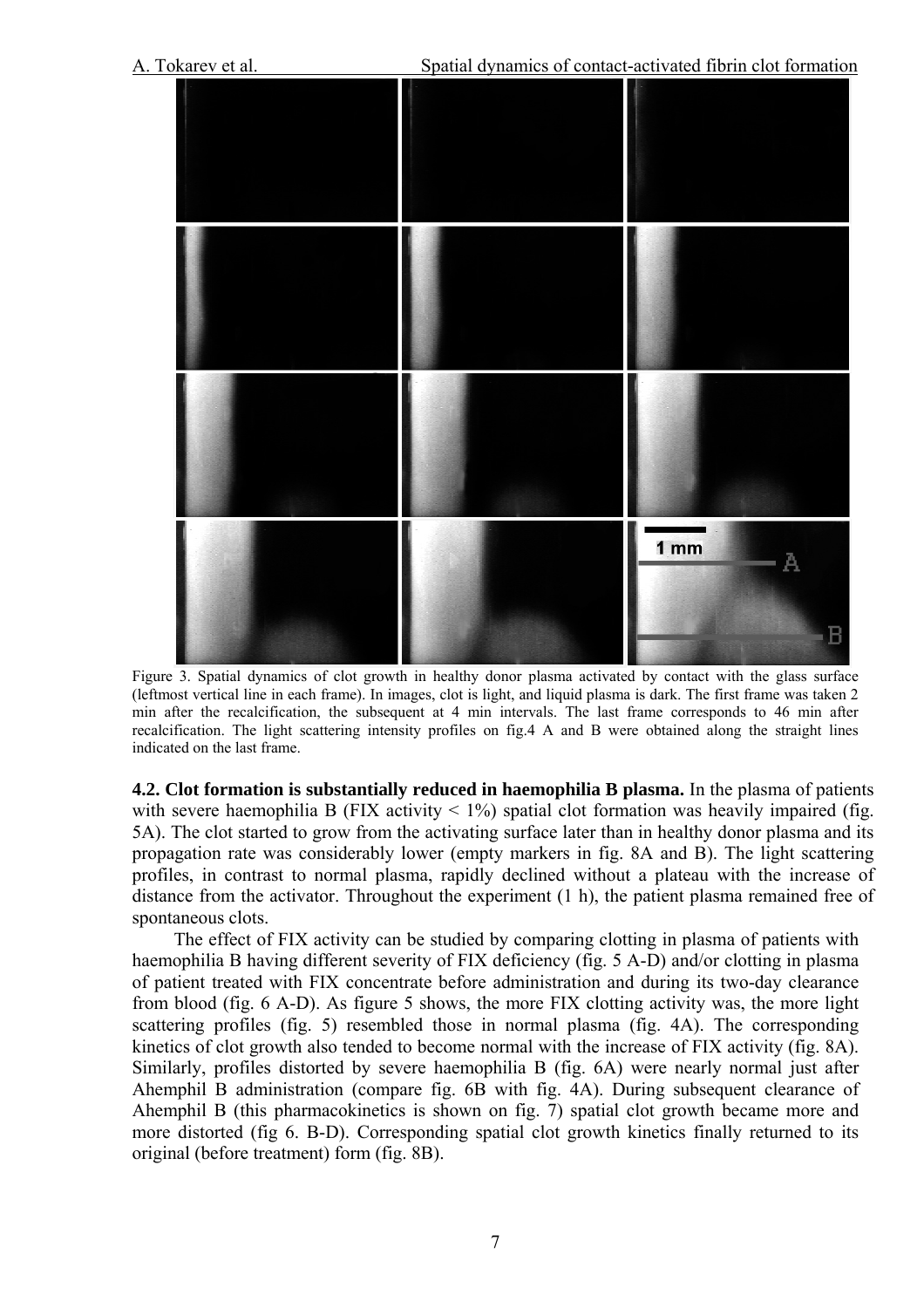

Figure 4. Clot grows away from the glass surface in a healthy donor plasma. Curves are light scattering profiles at 2 minutes time intervals. A: no spontaneous foci of activation on the way of the clot; B: interaction with a clot spontaneously formed at a 2-mm distance from the activator.

The parameters of clot growth kinetics in plasmas with different levels of FIX activity from fig. 8 A and B along with their experimental errors are summarized in figure 9 (points), where it can be seen how the dynamics of clot growth depends on the FIX activity. The smaller the activity, the longer the time to the onset of clot growth  $(t<sub>In</sub>)$  and the smaller the propagation rate and final (at time  $= 1$  hour) clot size.

**4.3. Mathematical model agrees well with experimental results.** The experiments conducted were simulated using the complete biochemical model of clotting in non-stirred plasma. Due to specific surface activity of every laboratory glassware kinetic constants of contact blood activation by glass  $k_{9, S}$  and by polystyrene  $k_{9, V}$  were unknown. Estimation  $k_{9, S} = 5 \cdot 10^{-4}$  mm/min was obtained by fitting the model  $t_{In}$  to the experimental value (about 5 min) in normal plasma (filled squares on fig. 8). Similarly,  $k_{9}y=1.5\cdot10^{-5}$  min<sup>-1</sup> was estimated by fitting the model's spontaneous clotting time far from the activator to mean experimental spontaneous clotting time in normal plasma (about 40-50 minutes, fig 8). This activator-distanced spontaneous clotting was alternatively modeled in homogeneous approach, i.e. system with full stirring, the same  $k_{9,V}$  and  $k_9$  s=0, giving similar clotting time.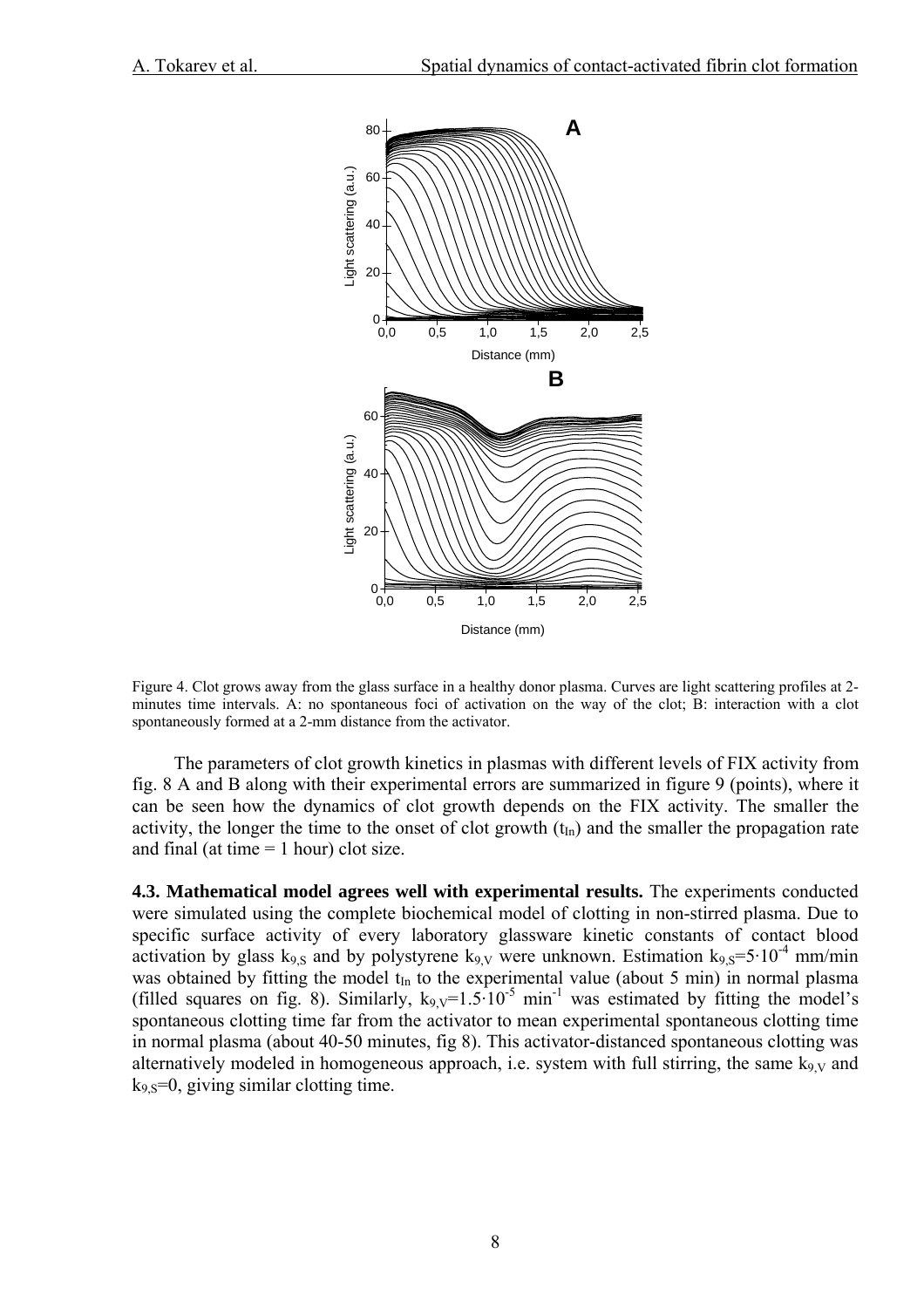

Figure 5. Clot growth from the glass surface in plasma of patients with (A) less than 1%, (B) 1.8%, (C) 2.8%, and (D) 5.5% of normal FIX clotting activity. The first curve was recorded in less than 1 minute after the start of the experiment; all other curves were recorded at a 2-minute intervals.

The entire range of FIX activity from 100% down to 1% was studied. Figure 8C shows calculated clot growth kinetics in normal and haemophilia B plasmas. The parameters of these curves ( $t_{In}$ , Size at t=1h, Rate at t=50..60min) were calculated just as experimental ones were (figure 9, solid lines). A remarkable agreement with the experimental data was obtained. The one exception was a slightly overestimated growth rate at t=50..60 min in the model compared to the experiment at [FIX]<3%. This was caused by faster initial, at t≥t<sub>In</sub>, clot growth at these FIX concentrations in the model (two rightmost curves in fig. 8C). Therefore, activator-distanced rate of clot growth was determined at increasing times (dash and dot lines on fig. 9C). Steady rates of clot growth in the model and in the experiment were in good agreement.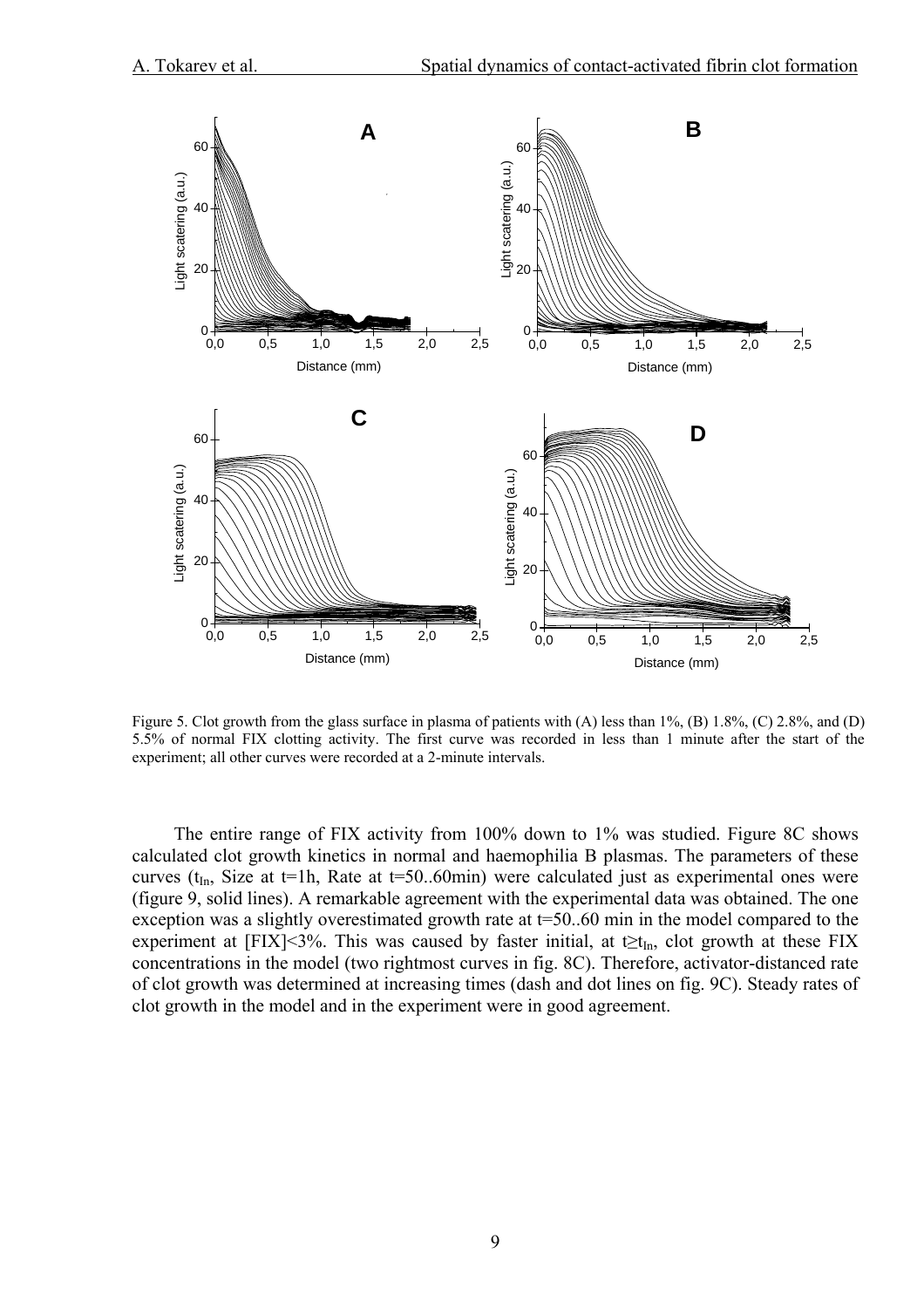

Figure 6. Clot growth in patient plasma taken (A) before and (B) 0.5, (C) 21, (D) 48 h after a single administration of Ahemphil B (200 IU/kg). On each panel, the first curve was recorded in less than 1 min after the start of the experiment; all other curves were recorded every 2 min after the first one.



Figure 7. FIX clotting activity (percentage of the norm) before and after the single dose (200 IU/kg) of FIX concentrate Ahemphil B administration. The data are means for five patients with the basal FIX level less than 1%. Their FIX level increased to 18.5  $\pm$  5% in 30 min after administration and then exponentially decreased (t<sub>1/2</sub> = 12h) to  $3.5 \pm 1.1\%$  over the subsequent 48 h.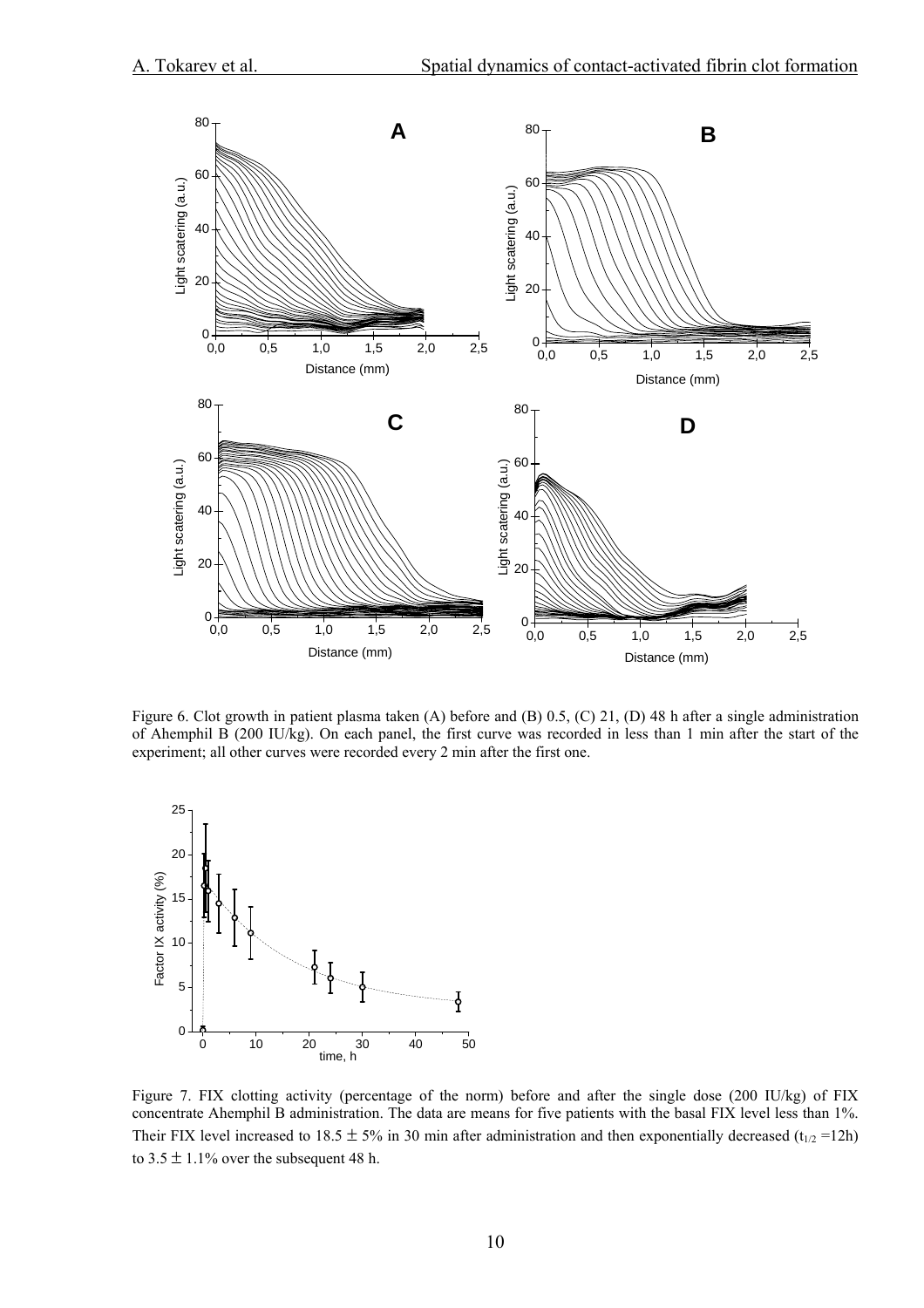

Figure 8. Influence of FIX clotting activity on clot growth kinetics in glass-activated plasma in experiment (A, B) and model (C). Note the lag-phase (clot size=0) followed by the growth phase. Experimental curves are extrapolated by the dot lines if the spontaneous clotting didn't allow to determine the clot size at t=60 min.

### **5. Discussion**

It is a common practice to study clotting activity in homogeneous systems, i.e. systems with full stirring. However, clot growth *in vivo* is a principally spatial process: it is normally localized near the place of injury while uniform clotting throughout the vascular system is incompatible with life. Consequently, focusing on the spatial aspects of clotting allows us to make a principal step from homogeneous studies to the situation *in vivo*.

Three different phases in clot growth can be distinguished: initiation, propagation (or growth) and termination [4]. During the initiation phase, products (active factors) of reactions proceeding on the activation surface or near it accumulate in this region. These are FIXa, FXa and thrombin if the extrinsic pathway is activated or FXIa, FIXa, FXa and thrombin in the case of the intrinsic pathway activation (fig. 1). In both cases, accumulated thrombin activates FXI of the intrinsic pathway, thereby increasing its own production further independently of the activation signal. This positive feedback loop allows clotting to propagate from the activator in a self-sustaining manner, essentially resembling the autowave propagation in active media [4,11].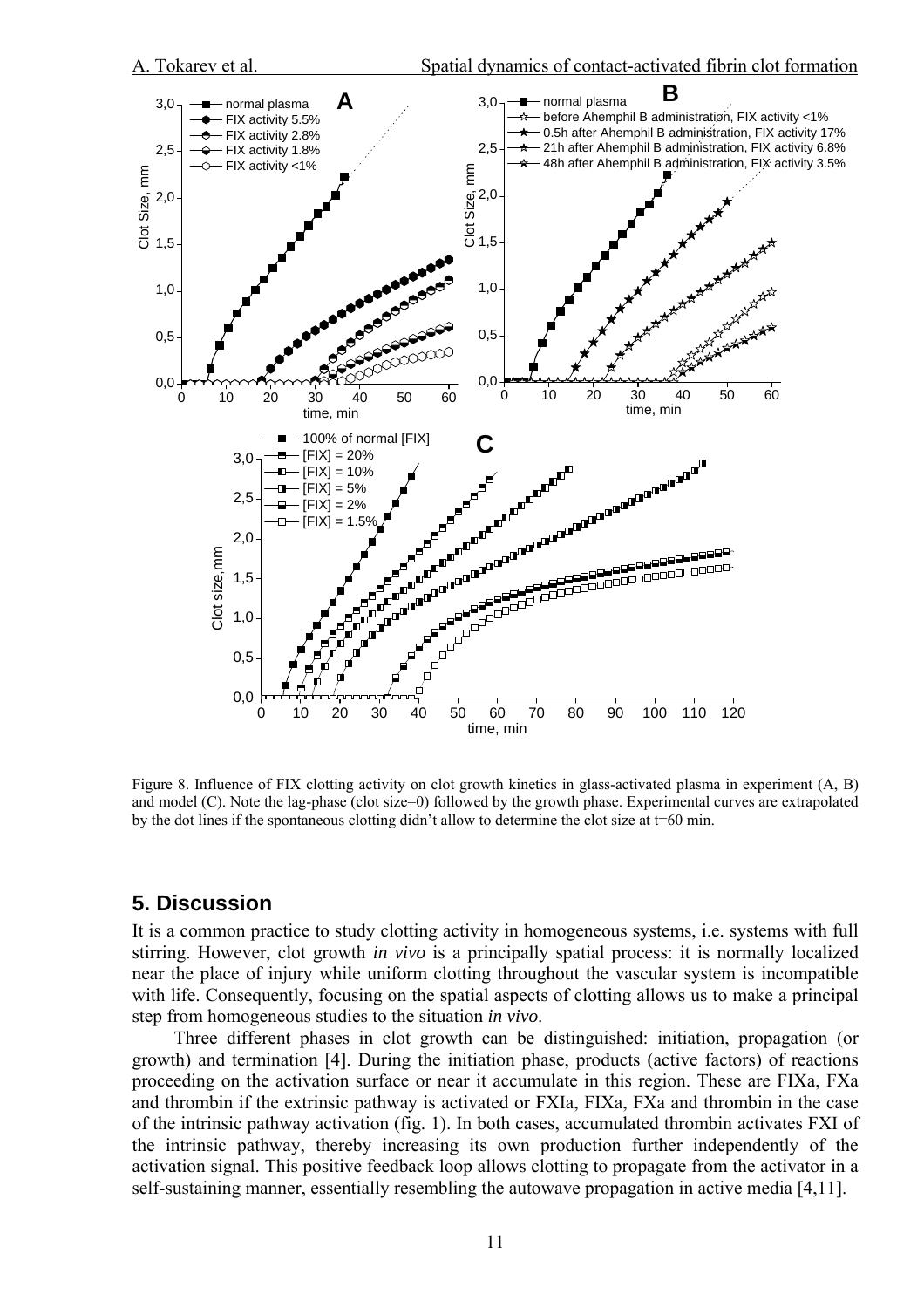

Figure 9. Parameters of clot growth kinetics in experiment (points) and model (lines): (A) time of clot growth initiation  $t_{\text{In}}$ , (B) clot size at t=60min, (C) activator-distanced rate of clot growth. For experiment, error bars are shown. Solid, dashed and dotted lines show rate calculated further and further from the activator: at time intervals 50..60, 100..120 and 200..240 min, respectively. Combined these lines show the steady clot growth rate in the model.

As can be seen in fig. 8 A-B, in the *in vitro* experiment the rate of clot growth becomes steady in approximately 10 minutes after the fibrin front began propagation. At this time fibrin concentration profile also sustains its shape (fig. 4A). Simulation shows that thrombin concentration profile also becomes steady after the initial phase completion (fig. 2B). Thus, an auto-wave-like regime of spatial propagation of clotting settles in some distance from the activator [4,11].

Severe deficiency in any of the components of intrinsic pathway (haemophilia A, B or C if FVIII, FIX or FXI is absent) affects the course of initiation phase if clotting was initiated by the intrinsic pathway and propagation phase if it was initiated by any of these two pathways [6]. Physiological activation proceeds via the extrinsic pathway (TF-bearing cells contacting with blood upon the vessel wall injury), so the effect of this deficiency just on the propagation phase is the most critical for situation *in vivo* [6,7].

In this study, we examined the effect of FIX deficiency on the spatial clotting dynamics in the range of 1-100% of the normal value of FIX activity. Plasma used was obtained from haemophiliacs with different extent of the disease and from severe haemophiliacs treated with FIX concentrate (Ahemphil B) before administration and during its subsequent clearance. Results obtained show that the most pronounced changes in clotting kinetics occurred at FIX activity less then 10% (fig. 9, points).

To simulate these experiments, a previously published mathematical model [3] was adapted to the clotting condition used, i.e. activation by glass instead of TF-bearing surface. Detailed description of this activation would be extremely difficult due to complexity and lack of kinetic data for surface-dependent reactions of intrinsic pathway activation. It was found that active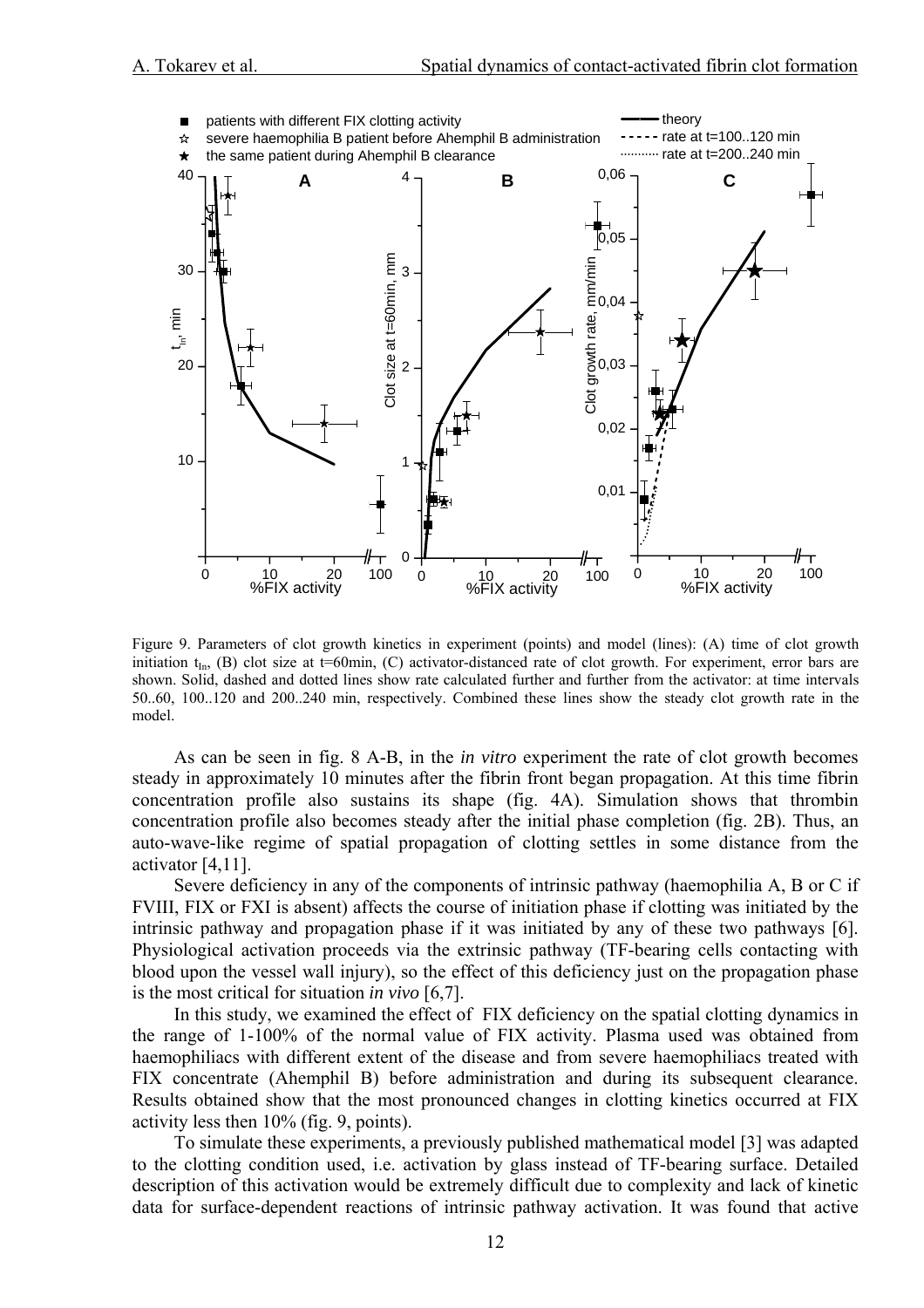A. Tokarev et al. Spatial dynamics of contact-activated fibrin clot formation

forms of contact factors were localized on the activating the intrinsic pathway surface or near it [2]. This allowed us [3] to mimic small artificial contact activation from plastic material of the experimental chamber assuming that constant amount of FXIa per surface area unit was located on the chamber top and bottom surfaces and cleaved FIX to FIXa with effective kinetic constant  $k_{9V}$  (3.5). It is unknown whether this assumption could be applied to the initial chamber walllocalized clotting activation by glass. In this study the description of intrinsic contact activation was extended to the glass activating surface composed one wall of the chamber (3.6), and this hypothesis was tested.

Kinetic constants  $k_{9S}$  and  $k_{9V}$  were determined separately by simulating clotting in normal plasma. Further, good agreement with experiment was found in the entire range of FIX activities when spatial clotting in haemophilia B was simulated (fig. 9). This agreement was in the duration of lag-phase, rate of clot growth far from the activator (these parameters separately characterize the initiation and propagation phases) and clot size at the end of experiment (1h). Nevertheless, one can see that some difference of the initial rate of clot growth (at t>t<sub>In</sub>), i.e. in the very beginning of the propagation phase, remained in the case of severe haemophilia B (compare panel C with A and B on figure 8). It is likely that constant FXIa surface density assumption is appropriate for initiation and propagation phases taken separately and for the whole clotting process only if FIX activity is above 3%. Transition clotting kinetics description in severe haemophilia B requires taking into account intrinsic pathway components surface kinetics.

## **Acknowledgements**

We thank Drs. Olga P. Plyushch and Kema V. Abushinova for their kind help with hemophilia B plasma collection. This work was supported by the joint grant from French-Russian Programme International de Cooperation Scientifique "Modelisation des Structures et des Processus en Biologie" and Russian Foundation for Basic Research (RFBR) project # 05-01-22001, by RFBR grant # 06-04-48426, and by Russian Federation President Grant for Young Candidates of Science MK-7062.2006.4 from the Federal Agency of Science and Innovations.

## **References**

- [1] K.G. Mann, S. Butenas, K. Brummel. *The dynamics of thrombin formation*. Arterioscler Thromb. Vasc. Biol., 23 (2003), No. 1, 17-25.
- [2] A.Y. Kondratovich, A.V. Pokhilko, F.I. Ataullakhanov. *Spatiotemporal dynamics of contact activation factors of blood coagulation*. Biochim. Biophys. Acta, 1569 (2002), No. 1-3, 86-104.
- [3] M.A. Panteleev, M.V. Ovanesov, D.A. Kireev, A.M. Shibeko, E.I. Sinauridze, N.M. Ananyeva, A.A. Butylin, E.L. Saenko, F.I. Ataullakhanov. *Spatial propagation and localization of blood coagulation are regulated by intrinsic and protein C pathways, respectively*. Biophys J., 90 (2006), No. 5, 1489-500.
- [4] F.I. Ataullakhanov, G.T. Guria, V.I. Sarbash, R.I. Volkova. *Spatiotemporal dynamics of clotting and pattern formation in human blood*. Biochim. Biophys. Acta, 1425 (1998), No. 3, 453-68.
- [5] Y.V. Krasotkina, E.I. Sinauridze, F.I. Ataullakhanov. *Spatiotemporal dynamics of fibrin formation and spreading of active thrombin entering non-recalcified plasma by diffusion*. Biochim. Biophys. Acta, 1474 (2000), No. 3, 337-345.
- [6] M.V. Ovanesov, J.V. Krasotkina, L.I. Ul'yanova, K.V. Abushinova, O.P. Plyushch, S.P. Domogatskii, A.I. Vorob'ev, F.I. Ataullakhanov. *Hemophilia A and B are associated with*